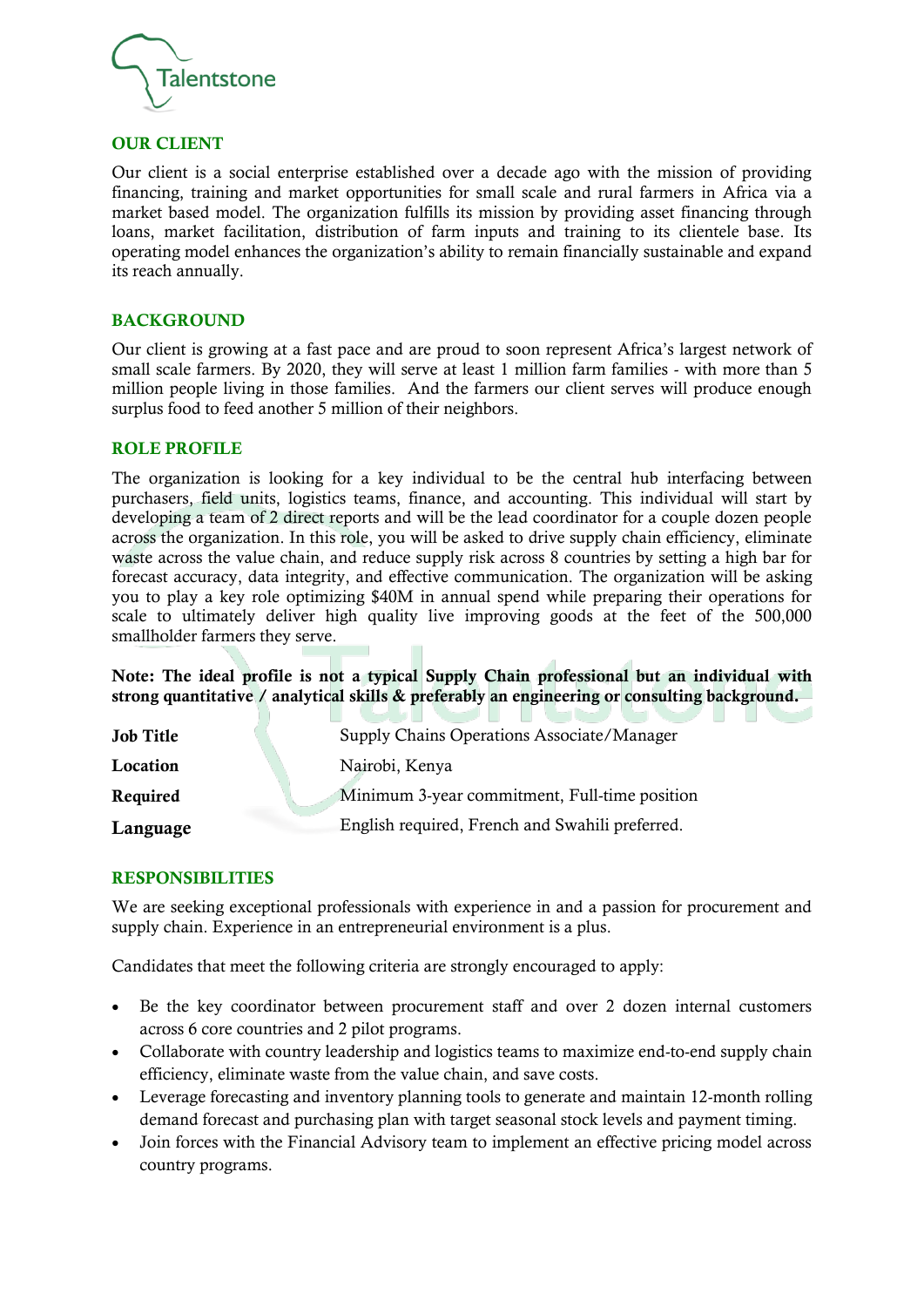

- Generate guidelines for clients to manage order and forecast process as well as how to handle excess inventory and stock outs.
- Develop sophisticated data analyses to drive order forecasting and pricing decisions, improve supply chain efficiency, and drive operational scalability.
- Extract and analyses system data using SAP Business One, Power BI, and excel to identify and recommend improvements to supply chain metrics and performance standards.
- Use data analytics to drive on-time deliveries and deliver world class customer service to our clients.
- Set the standard for high quality inventory data management across the organization.
- Develop organizational Key Performance Indicators and targets for data management, forecasting, and order timeliness.
- Aggregate and report on supply chain KPIs quarterly to organizational leadership.
- Use reporting tools to drive behaviour change within supply chain and across the organization with monthly purchasing, inventory movement, and forecast accuracy reports.
- Mentor supply chain staff to build leadership and project management skills.
- Set ambitious goals for your direct reports and support their achievements.
- Identifying strong talent pools for recruiting high quality supply chain staff.
- Become familiar with the organization's teams and structures to ensure your team is effectively supporting their internal clients including Finance and Logistics.
- Build outstanding communication channels to deliver overall process transparency to your internal clients.

# CAREER PROSPECTS

The organization invests in building management and leadership skills. Your manager will invest significant time in your career development. They will provide you with constant, actionable feedback delivered through mentorship and regular management consulting-style career reviews. They also have regular one-on-one meetings, where they listen to and discuss career goals, and work collaboratively to craft roles that each person can be passionate about. Because of its rapid growth, the organization constantly have new high-level positions and opportunities opening up in many functions and locations. This results in fast career growth for its staff.

# QUALIFICATION / EXPERIENCE REQUIREMENTS

- Strong academic background in a relevant field.
- Work experience in a demanding professional environment, preferably in positions where frequent cross-department communication was required.
- Experience in procurement, logistics, or supply chain management preferred.
- Knowledge of SAP or other ERP reporting skills strongly preferred.
- Proficiency in Excel and other software packages required.
- Creativity and strong problem-solving skills. You don't take no for an answer and constantly look for alternative solutions to problems.
- A passion for world class customer service.
- Strong quantitative reasoning and critical thinking skills.
- Outstanding communication skills with direct reports, peers and management.
- Experience working internationally preferred.
- Leadership experience at work or outside of work.
- Ability to work and make decisions independently.
- Language: English required, French and Swahili preferred